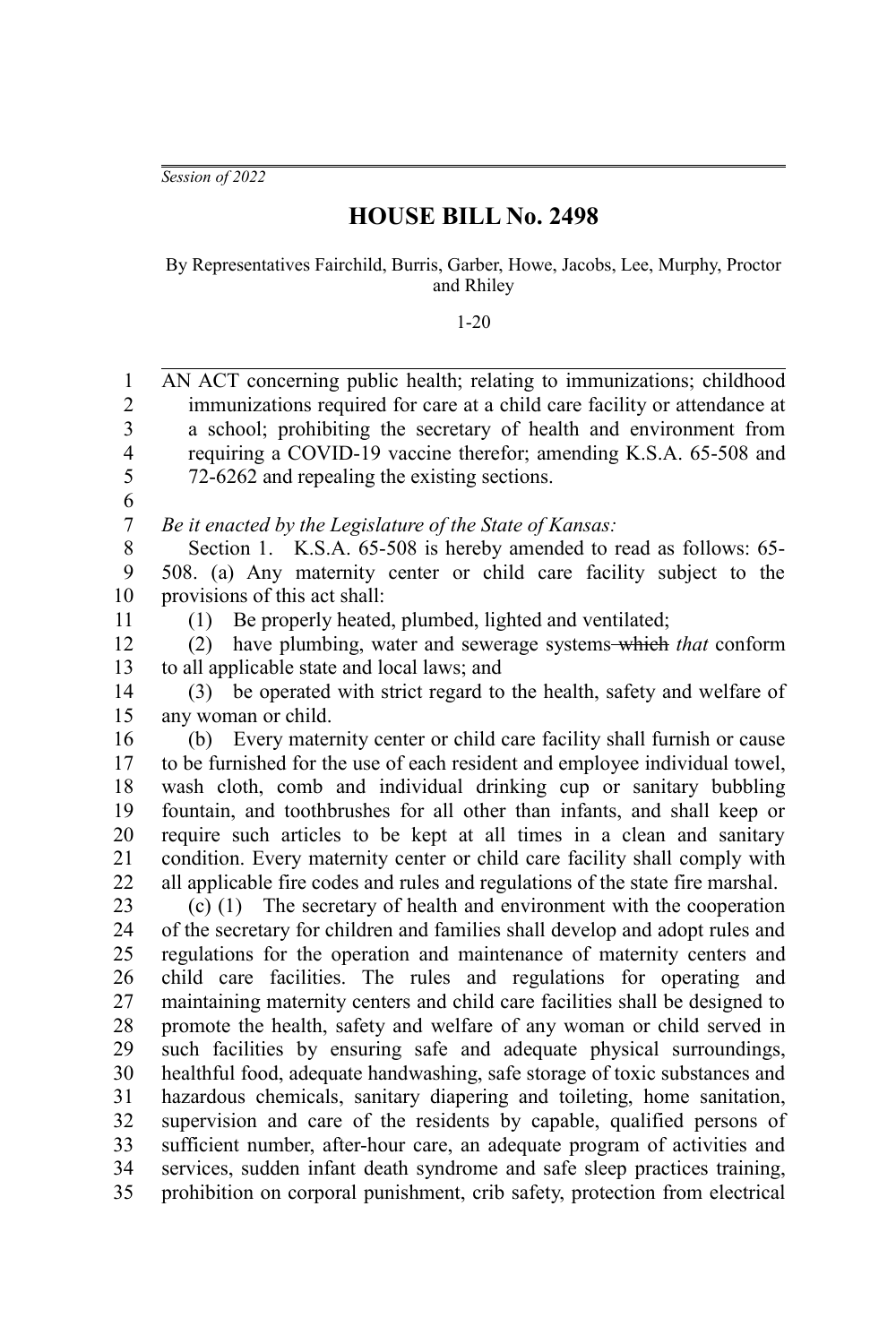hazards, protection from swimming pools and other water sources, fire drills, emergency plans, safety of outdoor playground surfaces, door locks, safety gates and transportation and such appropriate parental participation as may be feasible under the circumstances. Boarding schools are excluded from requirements regarding the number of qualified persons who must supervise and provide care to residents. 1 2 3 4 5 6

(2) Rules and regulations developed under this subsection shall include provisions for the competent supervision and care of children in day care facilities. For purposes of such rules and regulations, competent supervision as this term relates to children less than five years of age includes, but is not limited to, direction of activities, adequate oversight including sight or sound monitoring, or both, physical proximity to children, diapering and toileting practices; and for all children, competent supervision includes, but is not limited to, planning and supervision of daily activities, safe sleep practices, including, but not limited to, visual or sound monitoring, periodic checking, emergency response procedures and drills, illness and injury response procedures, food service preparation and sanitation, playground supervision, pool and water safety practices. 7 8 9 10 11 12 13 14 15 16 17 18

(d) In addition to any rules and regulations adopted under this section for safe sleep practices, child care facilities shall ensure that all of the following requirements are met for children under 12 months of age: 19 20 21

(1) A child shall only be placed to sleep on a surface and in an area that has been approved for use as such by the secretary of health and environment; 22 23 24

(2) the sleep surface shall be free from soft or loose bedding, including, but not limited to, blankets, bumpers and pillows; and 25 26

(3) the sleep surface shall be free from toys, including mobiles and other types of play equipment or devices. 27 28

(e) Child care facilities shall ensure that children over 12 months of age only be placed to sleep on a surface and in an area that has been approved for use as such by the secretary of health and environment. 29 30 31

(f) The secretary of health and environment may exercise discretion to make exceptions to requirements in subsections (d) and (e) where special health needs exist. 32 33 34

(g) *(1)* Each child cared for in a child care facility, including children of the person maintaining the facility, shall be required to have current such immunizations as the secretary of health and environment considers necessary. The person maintaining a child care facility shall maintain a record of each child's immunizations and shall provide to the secretary of health and environment such information relating thereto, in accordance with rules and regulations of the secretary, but the person maintaining a child care facility shall not have such person's license revoked solely for the failure to have or to maintain the immunization records required by 35 36 37 38 39 40 41 42 43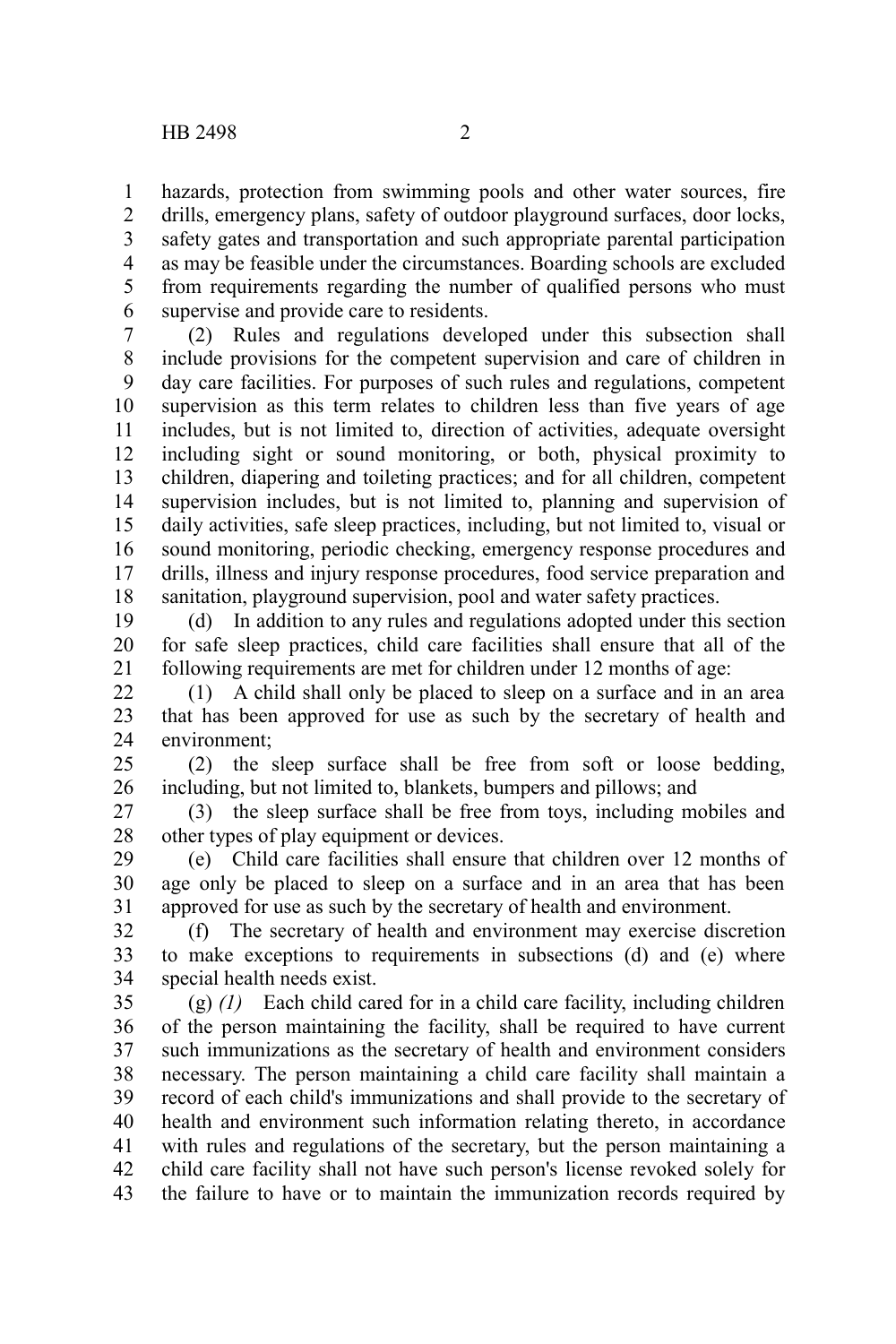this subsection. 1

*(2) (A) The secretary of health and environment shall not require a child cared for in a child care facility to receive a COVID-19 vaccine.* 2 3

*(B) As used in this paragraph, "COVID-19 vaccine" means an immunization, vaccination or injection against disease caused by the novel coronavirus identified as SARS-CoV-2 or disease caused by a variant of the virus.* 4 5 6 7

(h) The immunization requirement of subsection (g) shall not apply if one of the following is obtained: 8 9

(1) Certification from a licensed physician stating that the physical condition of the child is such that immunization would endanger the child's life or health; or 10 11 12

(2) a written statement signed by a parent or guardian that the parent or guardian is an adherent of a religious denomination whose teachings are opposed to immunizations. 13 14 15

Sec. 2. K.S.A. 72-6262 is hereby amended to read as follows: 72- 6262. (a) *(1)* In each school year, every pupil enrolling or enrolled in any school for the first time in this state, and each child enrolling or enrolled for the first time in a preschool or day care program operated by a school, and such other pupils as may be designated by the secretary, prior to admission to and attendance at school, shall present to the appropriate school board certification from a physician or local health department that the pupil has received such tests and inoculations as are deemed necessary by the secretary by such means as are approved by the secretary. Pupils who have not completed the required inoculations may enroll or remain enrolled while completing the required inoculations if a physician or local health department certifies that the pupil has received the most recent appropriate inoculations in all required series. Failure to timely complete all required series shall be deemed non-compliance. 16 17 18 19 20 21 22 23 24 25 26 27 28 29

*(2) (A) The secretary of health and environment shall not require a pupil described in paragraph (1) to receive a COVID-19 vaccine.* 30 31

*(B) As used in this paragraph, "COVID-19 vaccine" means an immunization, vaccination or injection against disease caused by the novel coronavirus identified as SARS-CoV-2 or disease caused by a variant of the virus.* 32 33 34 35

(b) As an alternative to the certification required under subsection (a), a pupil shall present: 36 37

(1) An annual written statement signed by a licensed physician stating the physical condition of the child to be such that the tests or inoculations would seriously endanger the life or health of the child, or 38 39 40

(2) a written statement signed by one parent or guardian that the child is an adherent of a religious denomination whose religious teachings are opposed to such tests or inoculations. 41 42 43